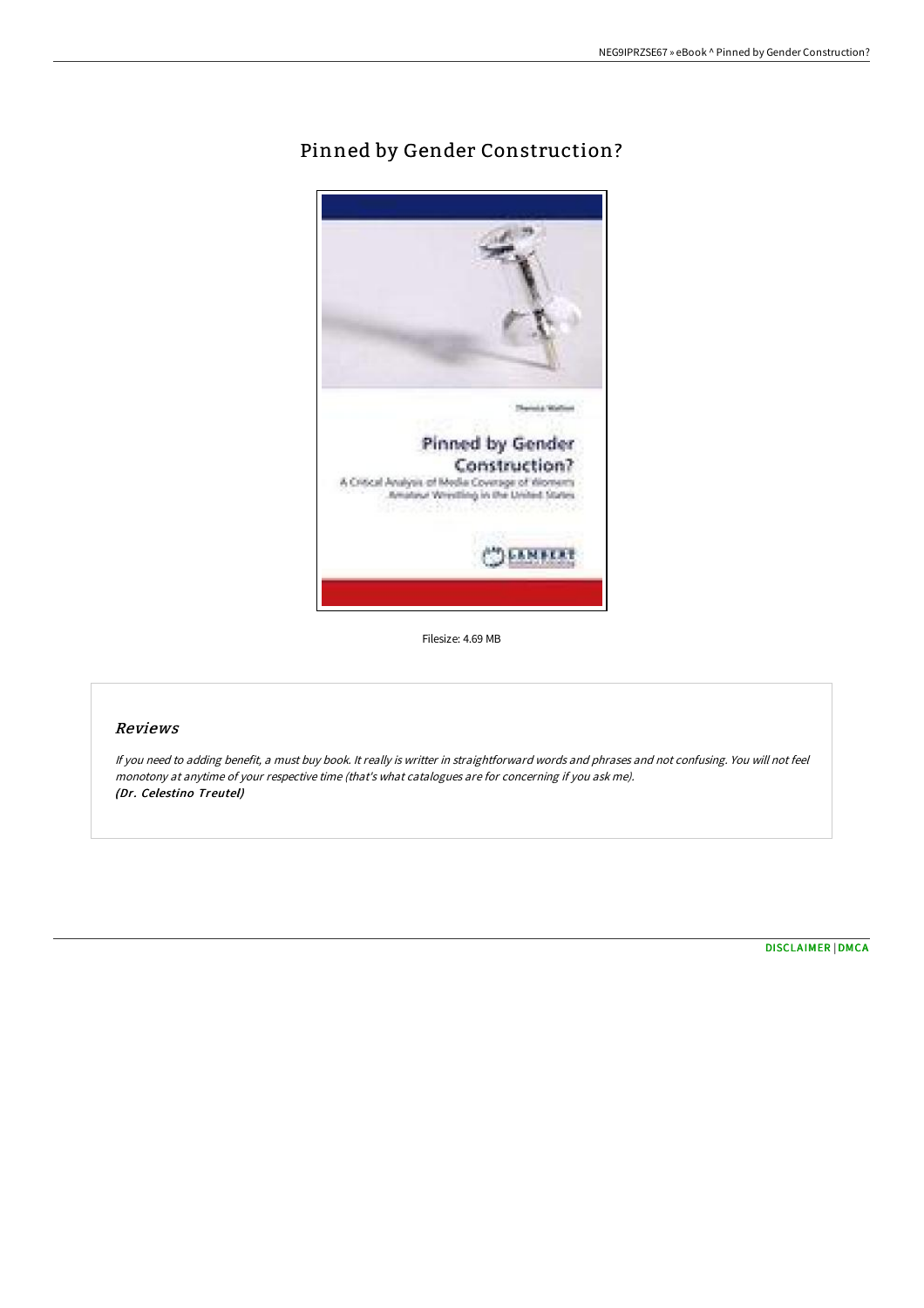## PINNED BY GENDER CONSTRUCTION?



**DOWNLOAD PDF** 

LAP Lambert Acad. Publ. Aug 2009, 2009. Taschenbuch. Book Condition: Neu. 220x150x10 mm. This item is printed on demand - Print on Demand Neuware - With the passage of Title IX in 1972 in the United States, women s athletic participation grew exponentially at the high school and collegiate levels. During the same time period, however, many collegiate male wrestling programs were eliminated. Despite the huge increases in men s athletics budgets, and athletic director s decisions to spend money in places other than wrestling, Title IX has become the scapegoat for those cuts. In the context of these issues, female participation in wrestling blends and problematizes the separation of these two sides. With the general lack of media attention paid to the sport of wrestling, it is not surprising that girls and women s wrestling receives little media attention. Yet the growing number of participants at the high school level and more importantly their success there, against boys attracted a small flurry of media coverage. Moreover, wrestling periodicals also provide limited coverage of elite women wrestlers. In this paper, I analyze media representations of female amateur wrestling and issues of Title IX in mainstream media sources, wrestling periodicals and scholarly periodicals. 164 pp. Englisch.

B Read Pinned by Gender [Construction?](http://bookera.tech/pinned-by-gender-construction.html) Online  $_{\rm PDF}$ Download PDF Pinned by Gender [Construction?](http://bookera.tech/pinned-by-gender-construction.html)